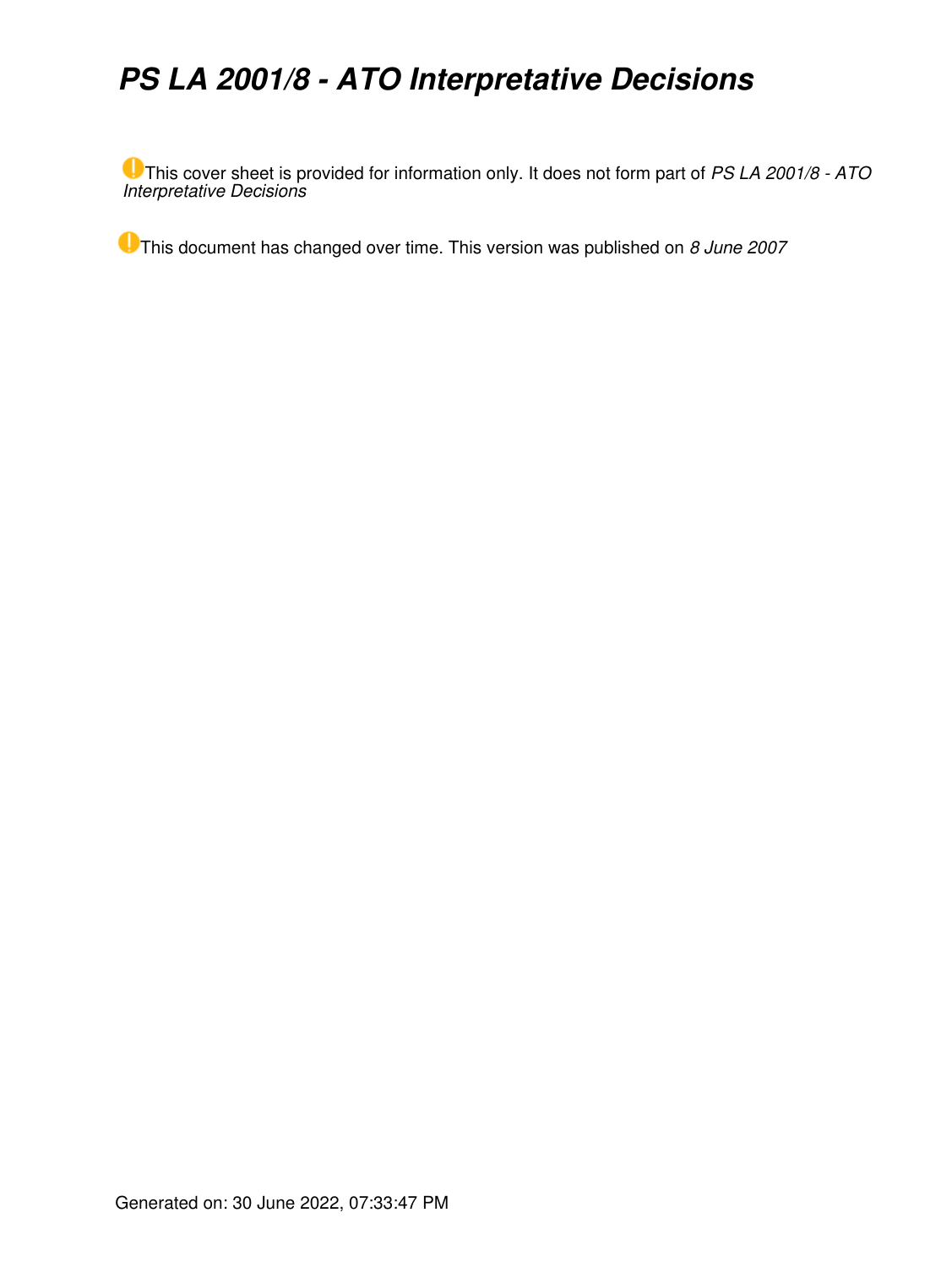

# **Practice Statement Law Administration**

**PS LA 2001/8** 

#### **FOI status: may be released**

*This practice statement is issued under the authority of the Commissioner of Taxation and must be read in conjunction with Law Administration Practice Statement PS LA 1998/1. It must be followed by Tax Office staff unless doing so creates unintended consequences or is considered incorrect. Where this occurs Tax Office staff must follow their business line's escalation process.* 

| <b>SUBJECT:</b> | <b>ATO Interpretative Decisions</b>                                   |  |  |
|-----------------|-----------------------------------------------------------------------|--|--|
| <b>PURPOSE:</b> | To advise:                                                            |  |  |
|                 | what is an ATO Interpretative Decision (ATO ID)                       |  |  |
|                 | when an ATO ID must be followed<br>$\bullet$                          |  |  |
|                 | when an ATO ID must be prepared<br>$\bullet$                          |  |  |
|                 | when an ATO ID need not be prepared<br>$\bullet$                      |  |  |
|                 | the process for preparing an ATO ID<br>$\bullet$                      |  |  |
|                 | who is responsible for reviewing and maintaining ATO IDs<br>$\bullet$ |  |  |
|                 | the protection granted to taxpayers who rely on ATO IDs               |  |  |

| <b>TABLE OF CONTENTS</b>                | Paragraph |
|-----------------------------------------|-----------|
| <b>STATEMENT</b>                        | 1         |
| What is an ATO Interpretative Decision  | 1         |
| When an ATO ID must be followed         | 6         |
| When is there 'no material difference'? | 8         |
| Examples of 'no material difference'    | 12        |
| Example 1                               | 12        |
| Example 2                               | 13        |
| When an ATO ID must be prepared         | 16        |
| Pre-emptive ATO IDs                     | 23        |
| Example 3                               | 25        |
| When an ATO ID need not be prepared     | 28        |
| The process for preparing an ATO ID     | 29        |
| Numbering                               | 35        |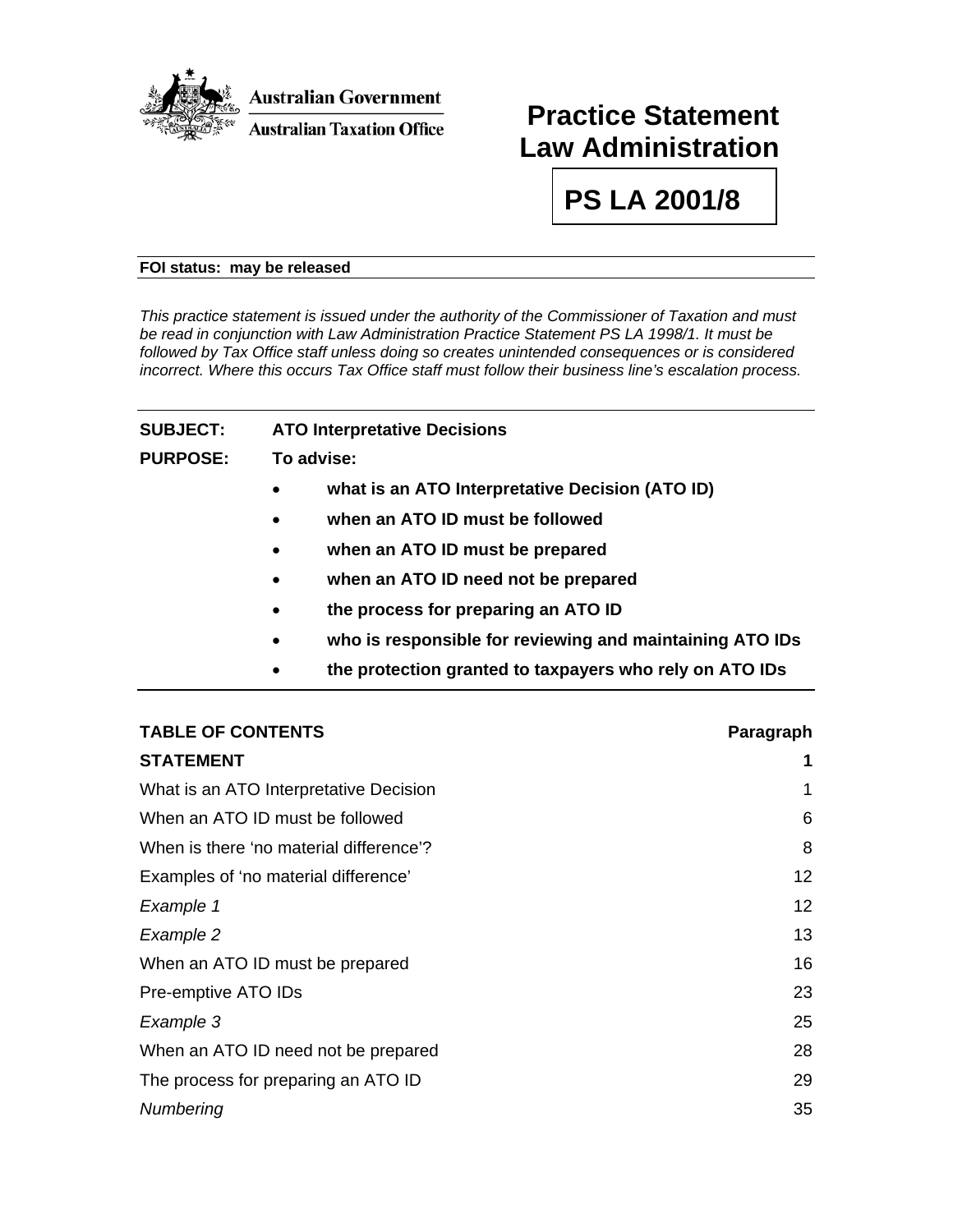| Publication                                         | 36  |
|-----------------------------------------------------|-----|
| Reviewing and maintaining ATO IDs                   | 40. |
| Protection granted to taxpayers who rely on ATO IDs | 46. |

# **STATEMENT**

#### **What is an ATO Interpretative Decision**

- 1. An ATO Interpretative Decision (ATO ID) is an edited and summarised version of a documented decision on an interpretative issue<sup>[1](#page-2-0)</sup> about the application of law administered by the Commissioner. Law administered by the Commissioner includes income tax, indirect taxes, fringe benefits tax, withholding taxes, superannuation and excise.
- 2. ATO IDs set out precedential ATO views that tax officers must apply in resolving interpretative issues. ATO IDs are precedents for tax officers about how a provision of the law applies to a particular factual situation. They are a valuable method of capturing and publishing work that has been done in relation to matters that would provide a useful precedent.
- 3. An ATO ID provides the precedential ATO view in relation to the interpretative issue it covers for a private ruling, other advice, dispute resolution, or compliance activity by tax officers. Law Administration Practice Statement PS LA 2003/3 explains the meaning of 'precedential ATO view'.
- 4. ATO IDs may be based on decisions on interpretative issues including those arising from private rulings, audits, correspondence, advices or disputes. Also a pre-emptive ATO ID<sup>[2](#page-2-1)</sup> may be based on a scheme or transaction that is known to exist, or to be in serious contemplation, even though the Commissioner has not been required to make an actual decision in relation to any interpretative issue which arises from that scheme or transaction. $3$  The range of schemes in this context is broader than the range of schemes in a tax avoidance context.<sup>[4](#page-2-3)</sup>
- 5. ATO IDs are publications approved in writing by the Commissioner. They are not published as a form of advice. They are published to meet freedom of information requirements because they may be applied by tax officers in making other decisions.

#### **When an ATO ID must be followed**

6. ATO IDs are produced for the primary purpose of facilitating consistent interpretative decision-making by tax officers. Tax officers must search for,

<span id="page-2-0"></span> $\overline{a}$  $1$  The meaning of 'interpretative issue' is explained in paragraphs 10 to 12 of Law Administration Practice Statement PS LA 2003/3 Precedential ATO view.

<sup>&</sup>lt;sup>2</sup> For information concerning pre-emptive ATO IDs see paragraphs 23 to 27 of this practice statement.<br><sup>3</sup> Schame is defined in exhanging 005,4(4) of the Income Tay Associated 4st 4007 (ITAA 4007) to m

<span id="page-2-2"></span><span id="page-2-1"></span><sup>&</sup>lt;sup>3</sup> Scheme is defined in subsection 995-1(1) of the *Income Tax Assessment Act 1997* (ITAA 1997) to mean: (a) any arrangement; or

<sup>(</sup>b) any scheme, plan, proposal, action, course of action or course of conduct, whether unilateral or otherwise.

<span id="page-2-3"></span> $4$  This is because a tax avoidance scheme must not only be a scheme as defined in subsection 177A(1) of the *Income Tax Assessment Act 1936* but a taxpayer must also obtain a tax benefit in connection with the scheme – see section 177D of that Act.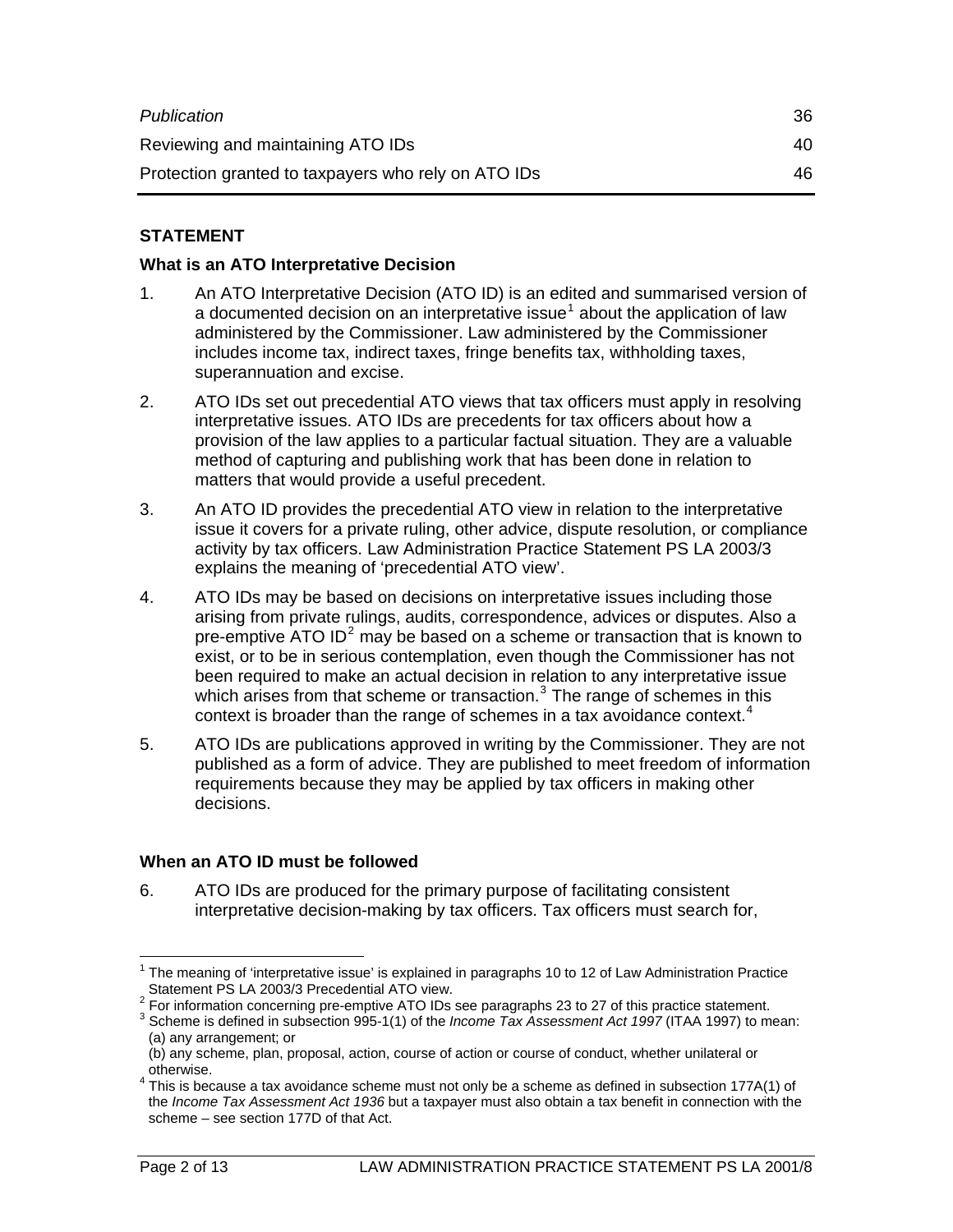identify and apply relevant ATO IDs or other precedential ATO view documents in resolving interpretative issues. This means that where:

- there is **no material difference** between the facts of the scheme upon which a decision is required and an existing ATO ID or other precedential ATO view document, and
- the tax officer considers that the application of the view set out in the ATO ID or other precedential ATO view document would result in a correct decision,

the ATO ID or other precedential ATO view document must be followed.

7. If a tax officer considers that there is a conflict between an ATO ID and another precedential ATO view document, or applying an ATO ID may lead to an incorrect or unintended result, then the matter must be escalated to the relevant Centre of Expertise (CoE) in accordance with the business line's escalation processes (see Law Administration Practice Statement PS LA 2004/4).

#### **When is there 'no material difference'?**

- 8. There is 'no material difference' where the facts underlying a particular issue and the facts outlined in a precedential ATO view document (including an existing ATO ID) are similar enough to enable the tax officer to be satisfied that applying the existing precedential ATO view will result in the law being applied correctly to the circumstances of the case.
- 9. While the decision in relation to an issue must be determined on its own particular facts, it may still be covered by the principles set out in a precedential ATO view document, even though the facts are not identical. Care should be taken to identify the key interpretative issue underlying the scheme or transaction to ensure that an ATO ID can be applied as a precedent for schemes or transactions that have different factual contexts, but which turn on the same interpretative issue. Therefore, it is important to understand the tax law principles underlying a scheme or transaction, particularly where the matter is complex. This will ensure that issues arising from a particular case are not treated as if there is no existing precedent dealing with those issues merely because of factual differences.
- 10. On the other hand, even small factual differences between the circumstances of the matter under consideration and the facts that underlie an existing precedential ATO view document may be material and consequently lead to a different decision and require the preparation of an ATO ID. This is particularly important for provisions of general application such as section 8-1 of the ITAA 1997, which is an area of tax law that has been subject to a significant amount of litigation.
- 11. What is material is a question of fact and degree depending on the issue being considered and will involve the exercise of judgment. The following examples provide some guidance.

## **Examples of 'no material difference'**

12. *Example 1* 

There is an ATO ID on the reduction of deductions for the decline in value of a computer by an accountant who uses the computer partly for business purposes.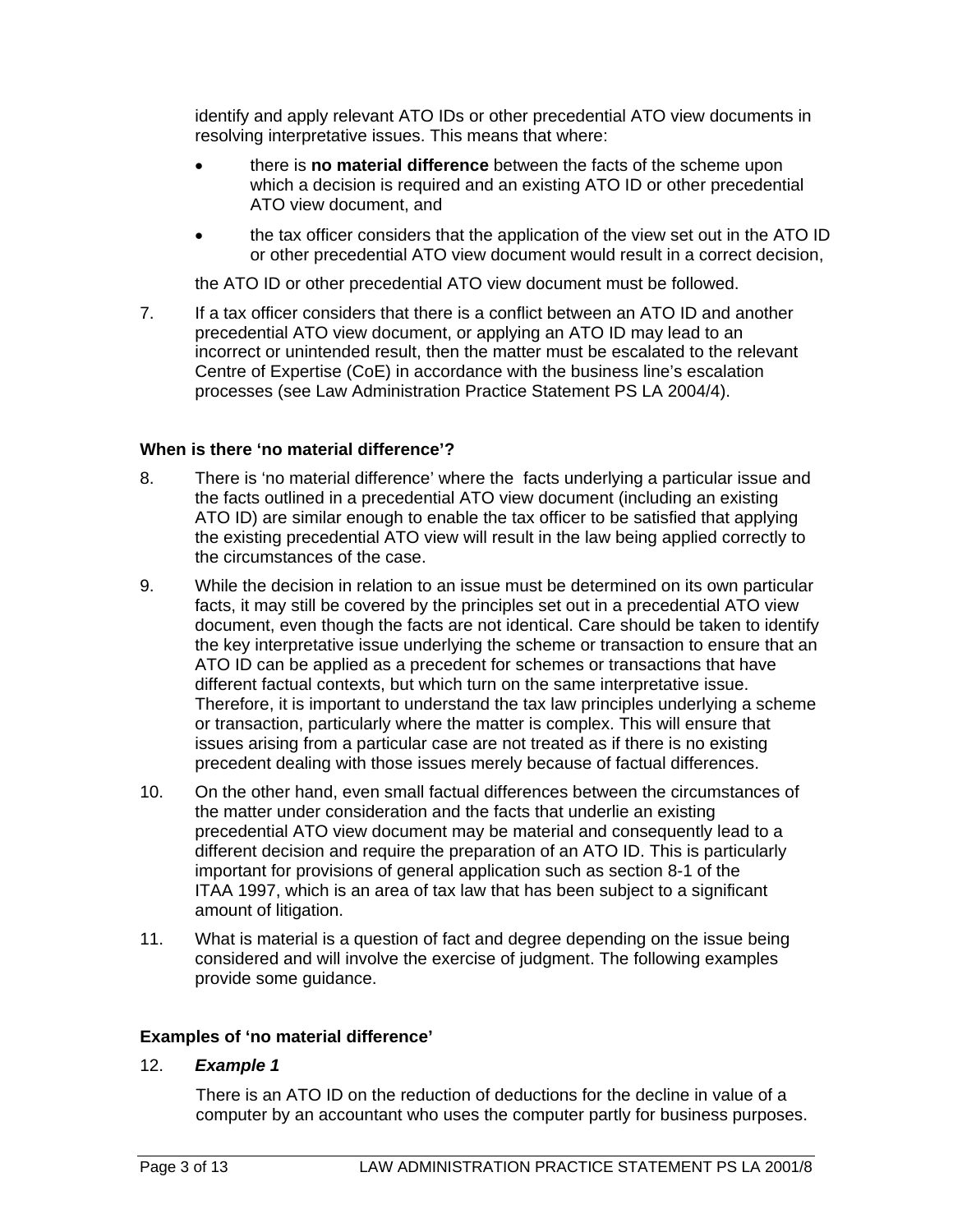A new private ruling request is received on the reduction of deductions for decline in value of a mobile telephone (a different depreciating asset) used by a lawyer (someone in a different occupation) partly for business purposes. The same legal principles apply. The existing ATO ID should be followed as the differences in the facts are not material because the circumstances of the respective taxpayers and of the depreciating assets are sufficiently similar.

#### 13. *Example 2*

Taxation Ruling TR 95/13 states that a deduction is allowable for expenses incurred in maintaining and training police dogs. A private ruling request is received on the deductibility of expenses incurred by a fire-fighter in maintaining and training a dog used in search and rescue work. The legal principles as explained in TR 95/13 will apply. The differences in the facts are not material, because the search and rescue dog performs similar functions to a police dog. Although the private ruling is not about a police dog, TR 95/13 provides the precedential ATO view in relation to the training costs and maintenance of animals used in the workplace in a similar manner to police dogs.

- 14. As ATO IDs are edited and summarised versions of what may have been complex legal argument applied to complex facts, a general similarity of another taxpayer's situation to the circumstances in an ATO ID will not necessarily lead to the same result. There may be a material difference which cannot be established unless tax officers refer to the facts on which the ATO ID was based. Consequently, tax officers may need to refer to the case report underlying the ATO ID. Case reports can be found by searching the Technical Decision Making System (TDMS). (Note: access to TDMS/case reports is available only to tax officers.)
- 15. Tax officers who are unable to determine whether an ATO ID applies to the factual situation under consideration must seek assistance from their technical leader. If the matter cannot be resolved with the involvement of the technical leader, then it must be escalated to the relevant CoE for resolution in accordance with the business line's escalation processes.<sup>[5](#page-4-0)</sup>

## **When an ATO ID must be prepared**

- 16. An ATO ID must be prepared for each decision on an interpretative issue about the application of any of the laws administered by the Commissioner that satisfies the following criteria:
	- $\bullet$  there is no precedential ATO view<sup>6</sup> on the issue, unless it is an exception (see dot points 6 to 9 of paragraph 28 of this practice statement), or
	- there is a precedential ATO view on the issue, but the ATO ID
		- will improve clarity and certainty in relation to the interpretation of the particular area of the law, or

 $\overline{a}$ 

<span id="page-4-0"></span><sup>&</sup>lt;sup>5</sup> See Law Administration Practice Statement PS LA 2004/4 Referral of issues to Centres of Expertise for the creation of precedential ATO view.

 $6$  Officers involved in interpretative work must use relevant information technology systems in use in the Tax Office for research including locating precedential ATO views – see Law Administration Practice Statement PS LA 2002/16 Mandatory use of Information Technology systems for interpretative work – inclusion in performance agreements.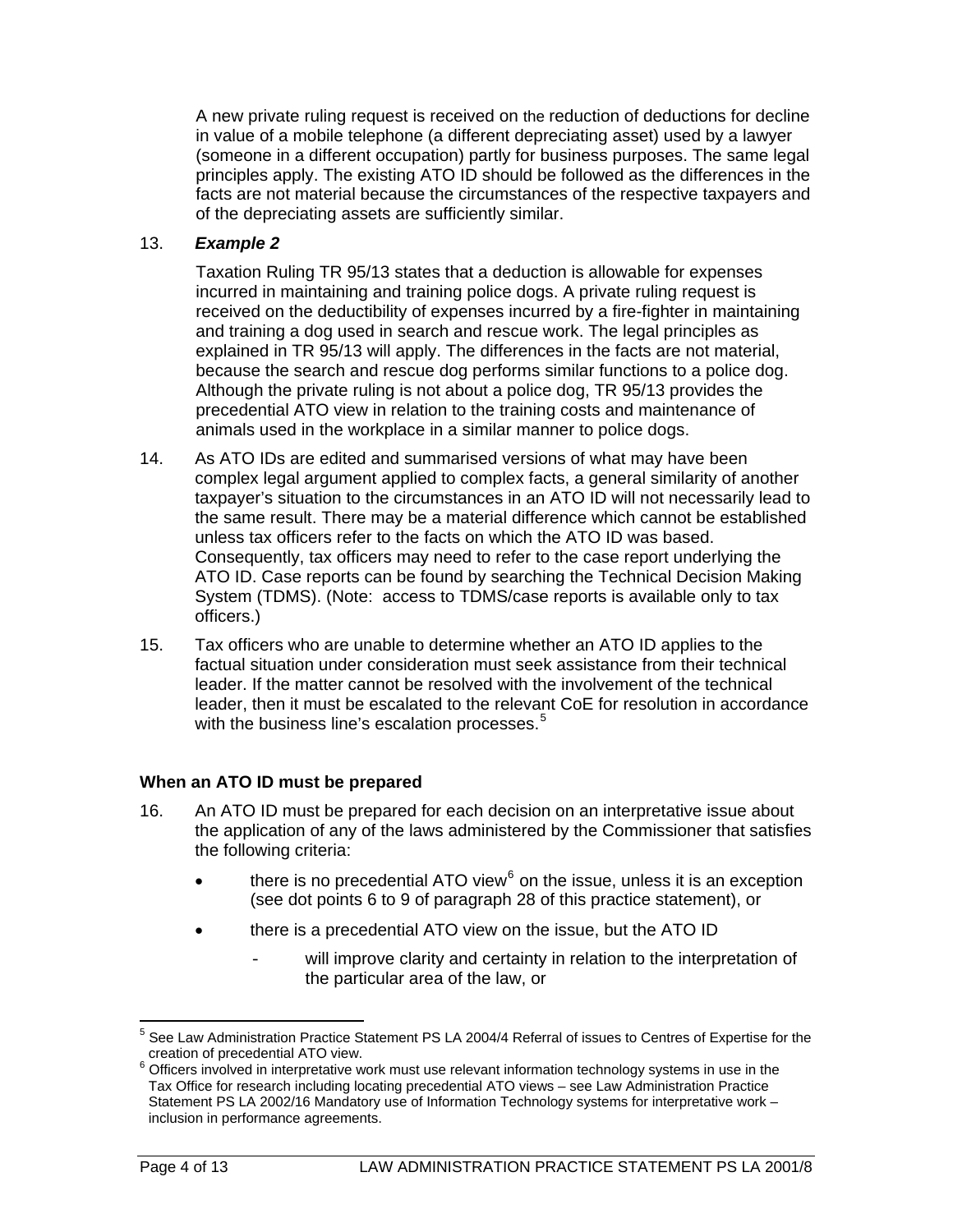- is of wide significance, application and interest and the precedential ATO view has not been adequately covered previously.
- 17. An ATO ID may also need to be prepared where the decision is about an interpretative issue involving the administration or collection of a tax, net fuel amount, grant or benefit. The taxes, net fuel amounts, grants or benefits concerned include income tax, mining withholding tax and fringe benefits tax.<sup>[7](#page-5-0)</sup> For example, an ATO ID should be prepared where there is no precedential ATO view for an issue that involves the interpretation of Division 721 of the ITAA 1997 which deals with the collection of tax liabilities of a head company of a consolidated group.
- 18. If multiple interpretative issues are identified in a particular case and none of them have a precedential ATO view, an ATO ID must be prepared for each issue.
- 19. Where a tax officer is unable to decide whether to prepare an ATO ID, they must seek assistance from their technical leader. If the matter cannot be resolved with the involvement of the technical leader, it must be escalated to the relevant CoE for resolution in accordance with the business line's escalation processes.
- 20. When deciding whether an additional ATO ID would provide guidance or clarity to existing precedent, the tax officer should be satisfied that the new ATO ID adds value to the precedential ATO view data base, such as by providing greater clarity and certainty in relation to the interpretation of the particular area of the law.
- 21. An ATO ID should be prepared and published in relation to an issue where we have made a decision for which there is no existing precedential ATO view, including where a decision relating to a Priority Technical Issue (PTI)<sup>[8](#page-5-1)</sup> is involved. This is so even where it is anticipated that another ATO precedential view document on that issue will be prepared (for example a public ruling).  $9$  In rare cases, it may be decided that the proposed preparation of a precedential ATO view document will remove the requirement for an ATO ID on an issue on which binding advice has issued to a taxpayer.<sup>[10](#page-5-3)</sup> However, in the event that the precedential ATO view document dealing with the matter covered in the ATO ID is not expected to issue within a reasonable period, the matter should be escalated for a decision about whether or not the ATO ID should be published and the timing of such publication (see paragraph 38 of this practice statement).
- 22. Similarly, the preparation of an ATO ID should not affect the consideration of whether another precedential ATO view document, including a public ruling, should be prepared. Where the precedential ATO view expressed in an ATO ID is of particular significance, or has wide application, consideration should always be given to converting the ATO ID into a public ruling. If another ATO precedential document is already being prepared, the author of the other document should be consulted to determine the most practical way of promulgating the ATO view.

<span id="page-5-0"></span> $\overline{a}$ 7 For full details of the taxes, benefits and grants concerned, see section 357-55 of Schedule 1 to the *Taxation Administration Act 1953* (TAA). 8

<span id="page-5-1"></span>See Law Administration Practice Statement PS LA 2003/10 The Management of 'Priority Technical Issues'. Before preparing the ATO ID on a PTI issue, the tax officer must escalate the issue to the<br>PTI owner who will determine what course of action is to be taken.

<span id="page-5-2"></span>PTI owner who will determine what course of action is to be taken.<br><sup>9</sup> Note there are some limited exceptions to the requirement to publish an ATO ID, see paragraph 37 of this practice statement.<br><sup>10</sup> This is one of the exceptions to publication referred to in paragraph 37 of this practice statement.

<span id="page-5-3"></span>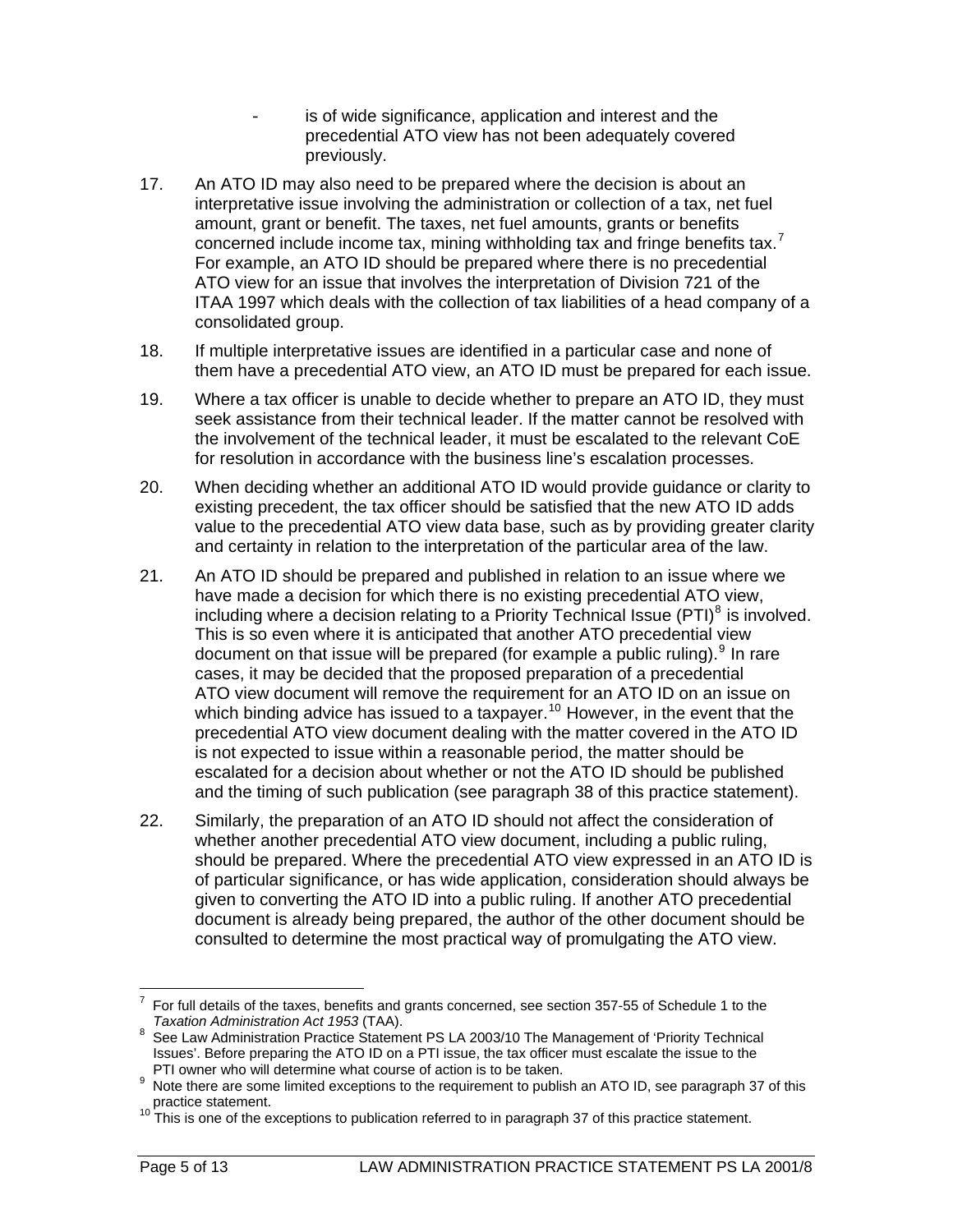## **Pre-emptive ATO IDs**

- 23. In limited circumstances, a pre-emptive ATO ID may be prepared. A pre-emptive ATO ID may be based on a scheme or transaction that is known to exist, or to be in serious contemplation, even though the Commissioner has not been required to make a decision in relation to an actual case concerning that scheme or transaction. For example, a private ruling request may be withdrawn before a ruling has issued, or a scheme or transaction that is in serious contemplation, has been escalated to the relevant CoE and a position determined. Where significant work has been done by business lines or CoEs on an interpretative issue and a decision is reached but is not reflected in a precedential ATO view, tax officers must consider whether an ATO ID should be prepared. They should refer the matter to the relevant CoE for technical clearance and authorisation in accordance with the business line escalation processes (see paragraph 29 of this practice statement).
- 24. A pre-emptive ATO ID may also issue where:
	- most aspects of a topic have been covered by precedential ATO view documents
	- an important aspect of this topic has not been addressed, and
	- taxpayers may be misled if this aspect were not to be addressed.

#### 25. *Example 3*

A taxpayer asks for a private ruling about whether a receipt from an asset sale is ordinary income. Whilst this aspect is contained in a precedential ATO view document, the capital gains tax implications have not been considered. An ATO ID should be prepared and published on the capital gains tax implications to ensure that tax officers and the community are aware of the CGT implications of such a transaction.

- 26. Consideration should be given to preparing one precedential ATO view document instead of preparing a number of pre-emptive ATO IDs on the one issue. Further, where several existing ATO IDs are related to the same topic, consideration should be given to amalgamating them into one precedential ATO view document. A public ruling such as a taxation ruling or determination is the preferred means of expressing and communicating a precedential ATO view on multiple issues relating to the same topic.
- 27. An ATO ID may be prepared on the application of legislation that is not yet in operation; for example, where the legislation is awaiting Royal Assent. However, publication of the ATO ID must be withheld until the legislation has received Royal Assent.

## **When an ATO ID need not be prepared**

28. An ATO ID does not need to be prepared: $11$ 

<span id="page-6-0"></span> $\overline{a}$  $11$  Note that there are circumstances where an ATO ID may not be published, see paragraphs 36 to 39 of this practice statement.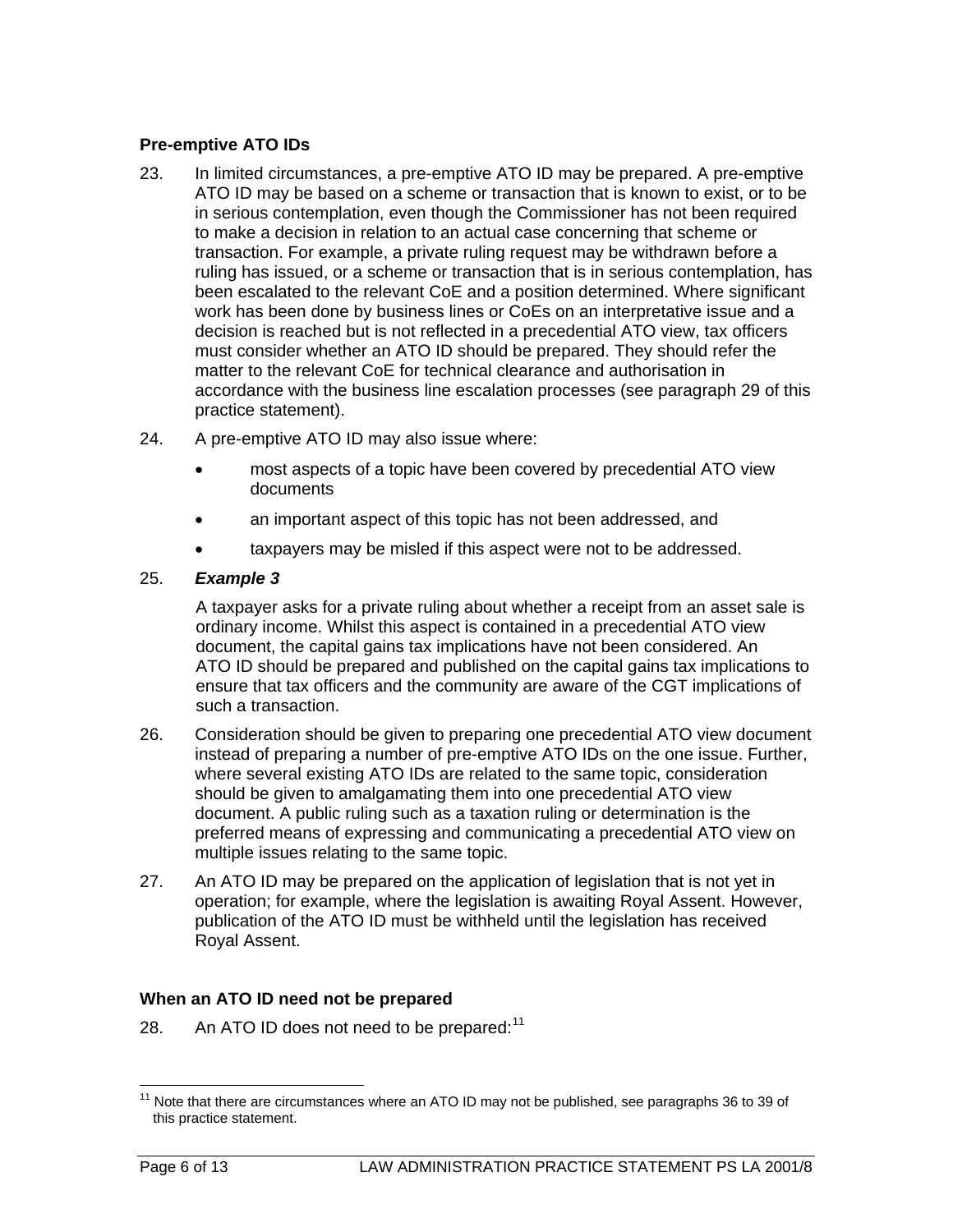- If there is no material difference between the particular facts and reasons of the case and those set out in a precedential ATO view document.
- If an ATO ID is already in the course of preparation on the same issue and the schemes are not materially different. Tax officers must search the TDMS database for ATO IDs in course of preparation.
- If it would identify taxpayers or disclose confidential information (also see paragraph 32 of this practice statement).
- If written general advice<sup>[12](#page-7-0)</sup> is issued that explains the general operation of the law and does not apply the law to a particular set of facts.
- If the issue is to be referred to another agency (for example a Research and Development issue is referred to the Industry Research and Development Board).
- If the decision does **not** involve an interpretative issue, such as if a taxpayer asks for a ruling on a scheme or transaction where the decision is reached by a straightforward application of clear and unambiguous law to a particular set of facts (see PS LA 2003/3 for more information).
- To the extent that the decision solely involves the exercise of the Commissioner's discretion. This includes decisions about whether the Commissioner would exercise a particular discretion in a specified fact situation (see PS LA 2003/3 for more information). Where the discretion is one involving the application of a general anti-avoidance provision, it is essential to refer to Law Administration Practice Statement PS LA 2005/24 for guidance.
	- Note that tax officers should apply any relevant Tax Office guidelines when making a decision that involves the exercise of a discretion. These guidelines may be contained in other documents, including, for example, law administration practice statements.
- To the extent that the decision involves an ultimate conclusion of fact. An ultimate conclusion of fact involves ascertaining the relevant primary facts and drawing a conclusion from those facts (see PS LA 2003/3 for more information).
	- Note that tax officers should apply any relevant Tax Office guidelines about drawing conclusions of fact. These guidelines may be contained in public rulings or other documents, including, for example, law administration practice statements.
- Where the decision is one which turns on the particular facts of the case rather than the interpretation of law. For example, the issue concerns:
	- the determination of the value of something
	- the pure calculation of amounts; for example, answering questions about how penalty and interest is calculated, or
	- a claim for compensation based on defective administration.

<span id="page-7-0"></span> $\overline{a}$  $12$  The term 'written general advice' is explained in Law Administration Practice Statement PS LA 2001/4 Provision of Written Technical Advice by the Australian Taxation Office.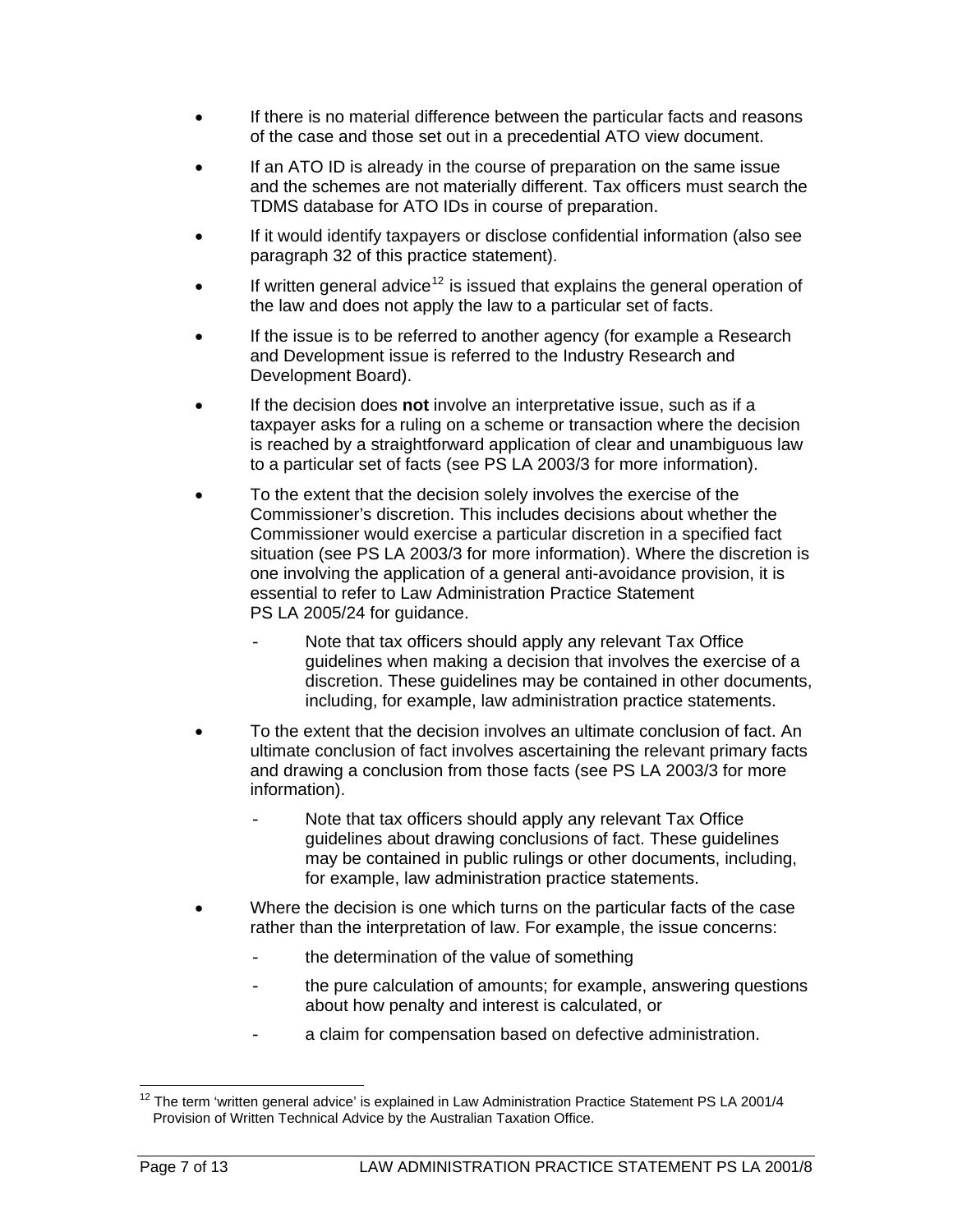# **The process for preparing an ATO ID**

- 29. Business lines are responsible for:
	- identifying issues where a precedential ATO view does not exist, and
	- either:
		- preparing a draft ATO ID for clearance by the relevant CoE, or
			- referring the matter to the relevant CoE for the preparation of an ATO ID in accordance with PS LA 2004/4, which provides a link to the Business Rules for referring issues by business lines to the Centres of Expertise for the creation of Precedential ATO view (Business Rules), and in accordance with the business line's escalation processes.
- 30. The primary role of the CoEs is the creation and authorisation of precedential ATO views in respect of all the laws administered by the Commissioner. Only CoEs and TCN are authorised to create and issue precedential ATO views.<sup>[13](#page-8-0)</sup>
- 31. ATO IDs should set out decisions in a summary form in a clear standard structure and format that includes:
	- the issue
	- the decision
	- the facts
	- the reasons for decision, and
	- references (keywords, legislation, case law, etc).

The ATO ID template in TDMS must be used to prepare an ATO ID.

- 32. In preparing an ATO ID, care should be taken to:
	- ensure that the focus of the ATO ID is on the technical issue
	- include only the material facts so that it is clear what situation is covered. For example:
		- in issuing an ATO ID on whether the cost of footwear is deductible because it protects the wearer from physical harm, the facts would set out the attributes that are material, such as being steel-capped, or having acid-resistant soles. The colour of the footwear would not be material.
		- in deciding whether an unfilled pastry shell comes within 'tarts and pastries' (item 23 of clause 1 of Schedule 1 to the *A New Tax System (Goods and Services Tax) Act 1999*), it is not material whether it was intended to have a sweet or savoury filling.
	- set out the reasons for the decision based on the application of the relevant principles, and

 $\overline{a}$ 

<span id="page-8-0"></span><sup>&</sup>lt;sup>13</sup> Apart from those Senior Executive Service officers to whom the Commissioner has delegated the relevant powers under subsection 8(1) of the TAA.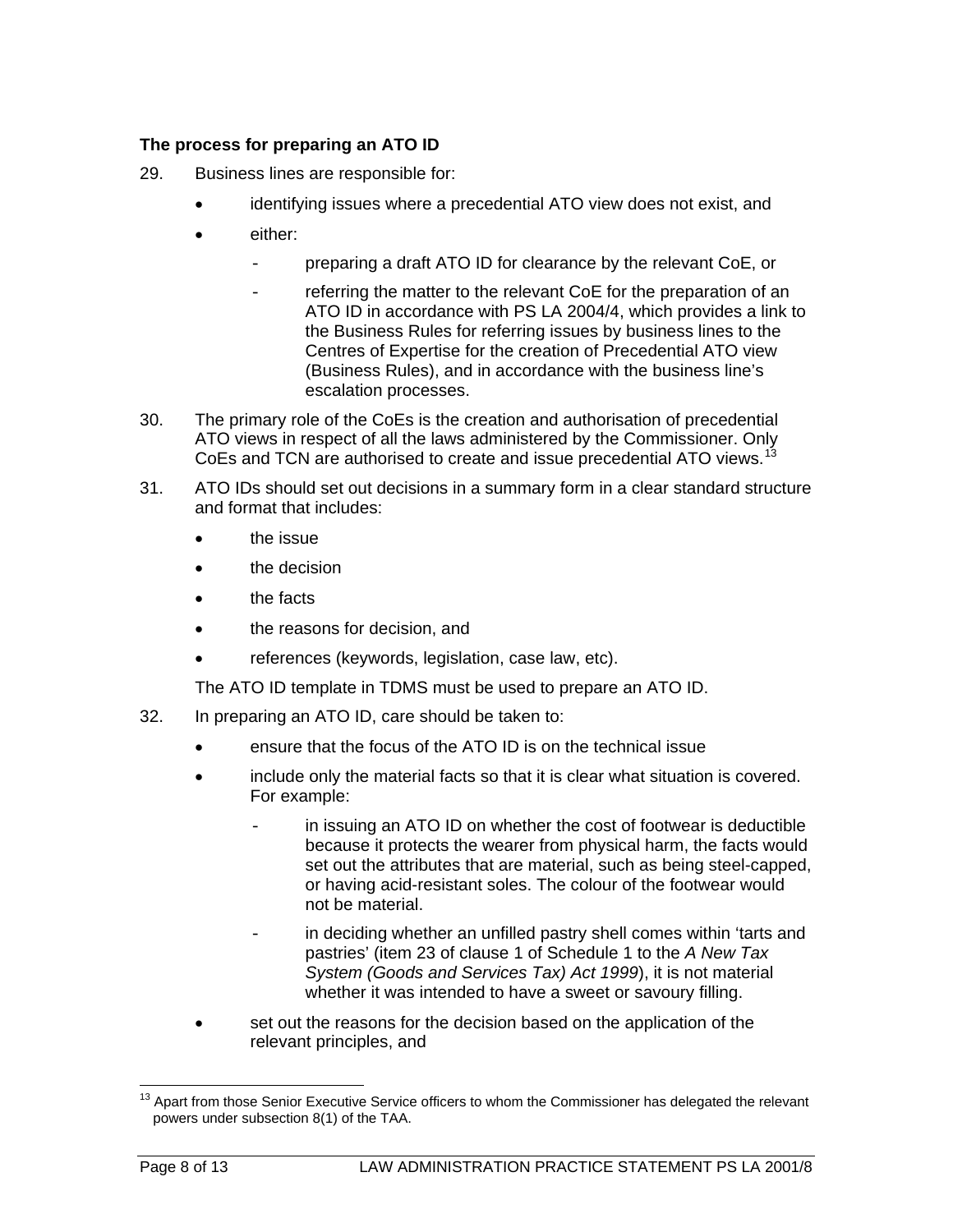- ensure that ATO IDs do not identify taxpayers, nor disclose confidential information. Ordinarily, it should be possible to summarise a decision in such a way that privacy and confidentiality requirements are met. The guidelines for preparing edited versions of written binding advice contained in Law Administration Practice Statement PS LA 2001/7 should be applied when preparing ATO IDs. The following matters arise when editing confidential information:
	- there may be some cases where it is not possible to edit or draft an ATO ID so that it does not identify taxpayers or disclose confidential information, and
	- there may be instances where the specific facts are so integral to the decision that no useful precedent can be extracted without identifying the taxpayer. For example a decision on the application of a provision to a taxpayer who is one of only a very small number of taxpayers in a particular industry.

In the two situations above, advice or assistance should be sought from either the Practice Management Unit (PMU) in the Law Infrastructure Branch (LIB) of the Office of Chief Tax Counsel (OCTC), or TCN in the case of an anti-avoidance provision. An ATO ID must not be published internally or externally unless privacy and confidentiality requirements can be met.

- 33. Detailed guidance for the preparation of ATO IDs is contained in the ATO ID Guidelines. Additional assistance and support may be obtained from the PMU.
- 34. All ATO IDs are subject to a clearance process. This process involves preparation, technical clearance and authorisation by the relevant CoE, or escalation to the CoE by the business lines for technical clearance and authorisation in accordance with PS LA 2004/4 and the Business Rules (the relevant CoE will escalate matters to TCN where necessary). Checking of style, format, structure and compliance with the ATO ID Guidelines is carried out by the PMU.

## *Numbering*

35. The PMU allocates ATO IDs with a unique reference number which begins with the prefix 'ATO ID' followed by the year and sequential numbering. These numbers are assigned in order of publication when an ATO ID is added to the Legal Database.

## *Publication*

36. The *Freedom of Information Act 1982* requires that internal guidelines are available to the public. ATO IDs are produced for the primary purpose of facilitating consistent interpretative decision-making by tax officers and are on ATOlaw. They are also made publicly available through the Legal Database on the Tax Office website www.ato.gov.au.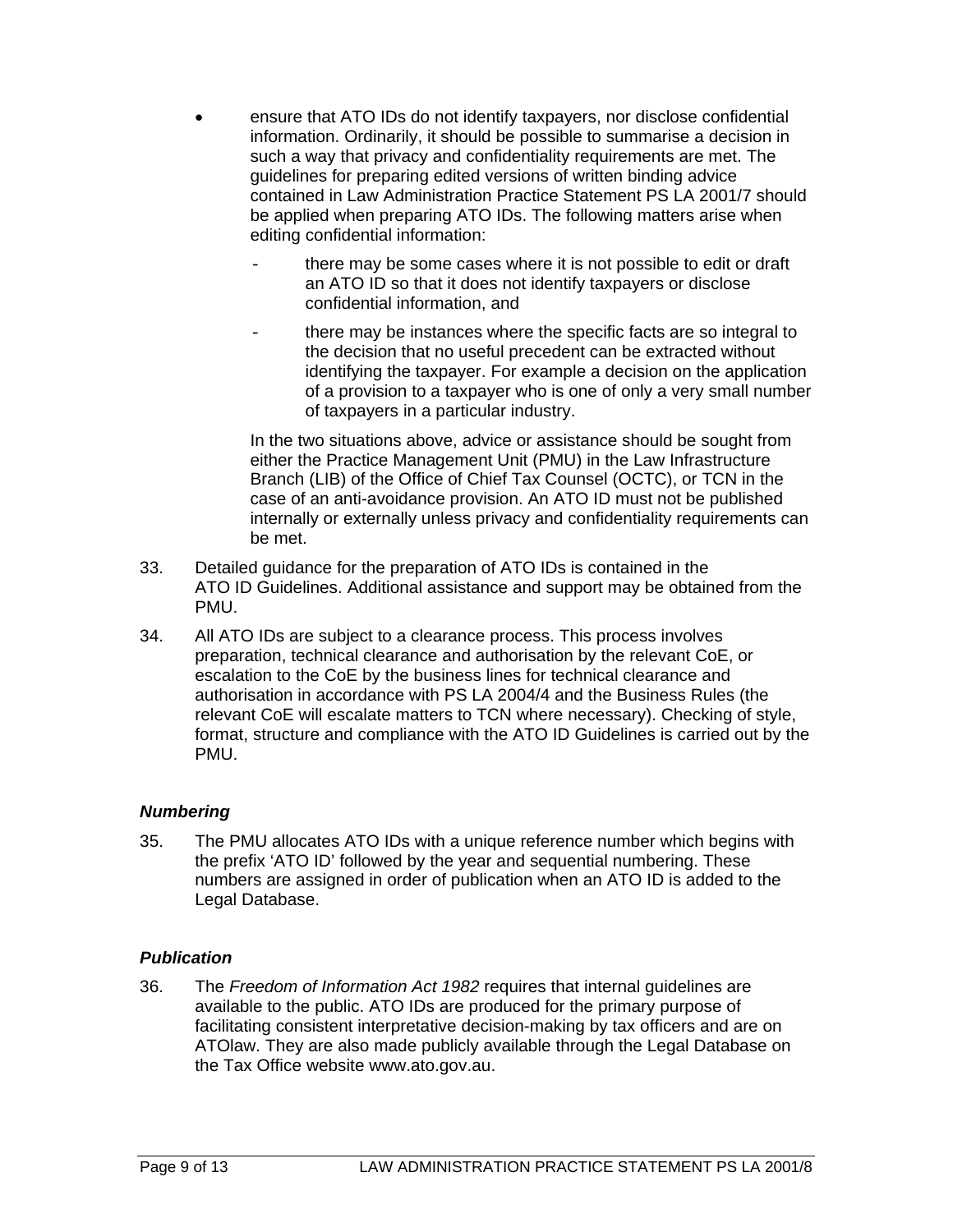- 37. Whilst it is clear that ATO IDs are not to be published in cases where privacy and confidentiality requirements cannot be met, there are three other exceptions to the requirement to publish ATO IDs. These exceptions are:
	- A precedential ATO view document such as a public ruling or draft public ruling on the topic is expected to issue within a reasonable period (see paragraph 21 of this practice statement).
	- The issue covered in the ATO ID relates to:
		- a court case that is subject to appeal
		- a proposed legislative amendment, or
		- a recommendation for a legislative amendment (this is intended to deal with a situation where the Tax Office has referred an issue to Treasury for policy consideration because the outcome of our interpretation appears to be inconsistent with the underlying policy of the law. In those circumstances, it is necessary to inform taxpayers to whom advice is provided in relation to that issue that the matter has been referred to Treasury and may be the subject of a recommendation to Government to amend the law).
	- There is a PTI that covers the subject of the ATO ID and a decision about how the precedential ATO view on that issue should be communicated has not been made.
- 38. A decision not to publish an ATO ID in situations (other than for privacy reasons) and as to what is a reasonable period should be made by the Senior Assistant Commissioner CoE or a Deputy Chief Tax Counsel. An exception to this requirement is where the issue in the ATO ID is also covered by a PTI. In this circumstance, the case officer should escalate the issue to the PTI owner who will then determine whether the ATO ID can be published (see paragraph 21 of this practice statement).
- 39. Copies of any ATO ID provided to the public by tax officers **must not** be taken from ATOlaw as it includes the TDMS work item number and the business line details. To prevent accidental inclusion of these details, tax officers should produce copies of ATO IDs only from the external Legal Database on www.ato.gov.au.

#### **Reviewing and maintaining ATO IDs**

- 40. Reviewing and maintaining the currency of ATO IDs is the responsibility of the CoEs. The CoEs will review ATO IDs for accuracy, currency and for the purpose of making additions, changes or withdrawing ATO IDs.
- 41. All relevant ATO IDs should be reviewed where:
	- new legislation is passed
	- a final decision is handed down by a court or tribunal
	- there is a change to the Commissioner's interpretation of a law, or
	- a public ruling or other precedential ATO view document is being prepared.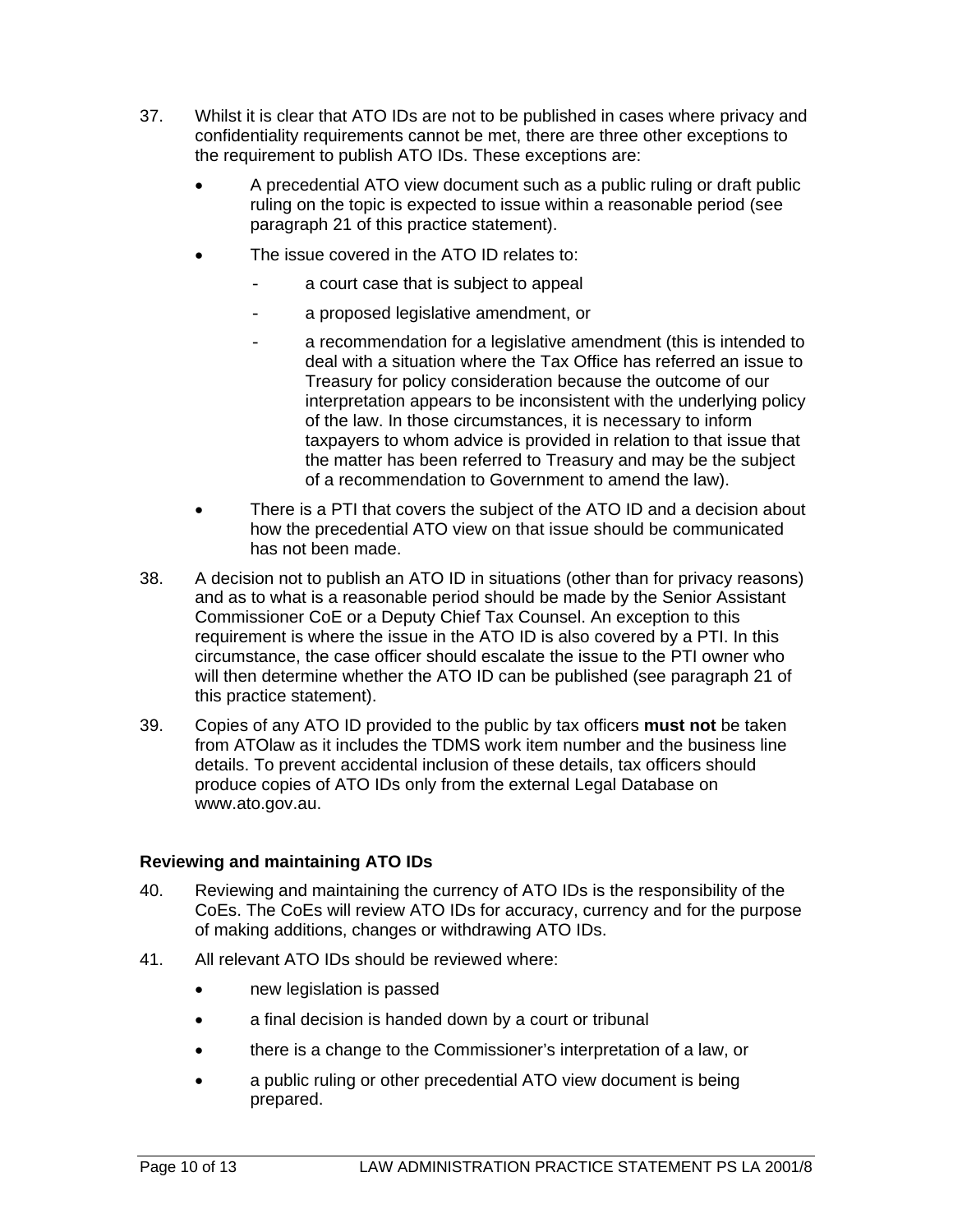- 42. A tax officer who considers that an ATO ID is incorrect, misleading, uncertain, or not current in any way must escalate it to the relevant CoE in line with business line processes (see Chapter 5 of the ATO ID Guidelines).
- 43. An ATO ID should be withdrawn where:
	- it is incorrect
	- a substantial change is required
	- its application may lead to unintended consequences, or
	- where the precedential ATO view is expressed in a later issued public ruling (consideration should be given to incorporating the ATO ID as an example in the public ruling).
- 44. However, where there are minor errors that do not affect the decision or the reasons for the decision, the ATO ID can be amended rather than being withdrawn. Minor errors include, for example:
	- spelling, punctuation or grammatical errors, or
	- an error is discovered in the citation of a legislative provision which does not alter the decision or the reasons for decision.
- 45. If it is proposed to replace an ATO ID that is to be withdrawn, the replacement precedential ATO view document must be prepared and published as soon as possible after withdrawal. If the new precedential ATO view is to change an existing precedential ATO view this must be brought to the attention of the relevant Deputy Chief Tax Counsel, see paragraph 35 of PS LA 2003/3.

## **Protection granted to taxpayers who rely on ATO IDs**

- 46. ATO IDs are publications approved in writing by the Commissioner and may explain a general administrative practice. Accordingly, they may provide a level of protection from shortfall penalties and interest to taxpayers who rely on them.
- 47. It is considered that an ATO ID explains a general administrative practice only where the explanation is supported by other evidence of a pattern of Tax Office treatment of the issue consistent with the explanation in the ATO ID. A general administrative practice is usually adopted for the efficient administration of the taxation system.<sup>[14](#page-11-0)</sup>
- 48. If an entity relies on a current ATO ID where their own circumstances are not materially different from those described in the ATO ID, but the ATO ID is later found to be incorrect, the taxpayer will be liable for any underpaid tax, grants or benefits, unless a time limit imposed by the law precludes the liability. However, they will be protected against any shortfall penalty that would otherwise be imposed.<sup>[15](#page-11-1)</sup>

<span id="page-11-0"></span> $\overline{\phantom{a}}$  $14$  For further discussion of a general administrative practice, see paragraphs 3.130 to 3.131 of the Explanatory Memorandum to the Tax Laws Amendment (Improvements to Self Assessment) Bill (No. 2) 2005, and

<span id="page-11-1"></span>paragaphs 72 to 74 of Taxation Ruling TR 2006/10.<br><sup>15</sup> Subsection 284-215(1) of Schedule 1 to the TAA.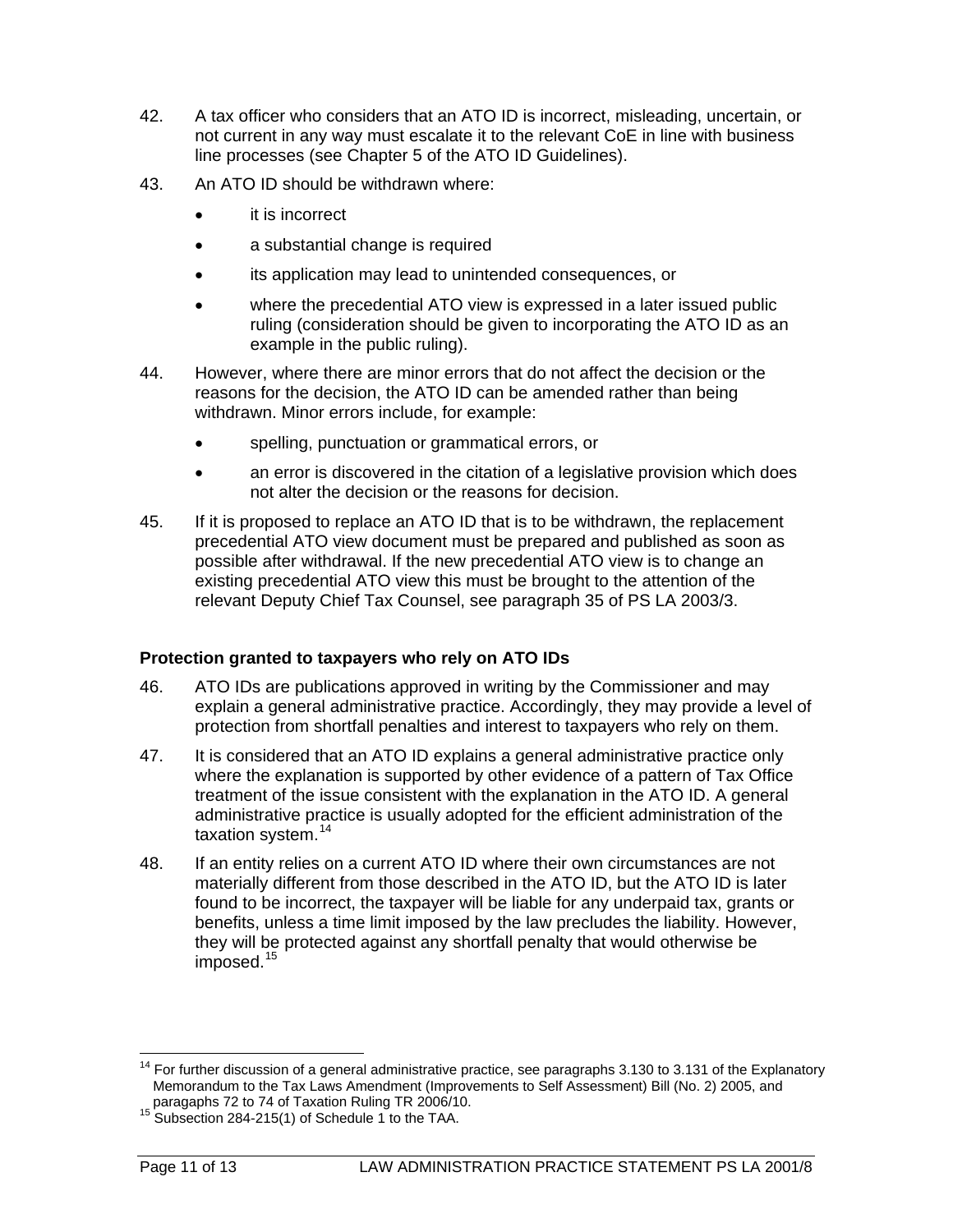49. In addition, if they rely reasonably in good faith on an ATO ID, they will be protected against interest charges on the shortfall up until 21 days after the Commissioner notifies them of the shortfall.[16](#page-12-0)

<span id="page-12-0"></span> $\overline{a}$  $16$  Subsection 361-5(1) of Schedule 1 to the TAA. Where subsection 361-5(1) does not apply because the ATO ID is not about a relevant provision (for example, it is about an indirect tax provision) or reliance on the ATO ID was before 1 January 2006, shortfall GIC for the period up until 21 days after notification of the shortfall will be remitted in full where the taxpayer reasonably relied in good faith on an ATO ID that applied to their circumstances. See paragraph 109 of PS LA 2006/8 Remission of shortfall interest charge and general interest charge for shortfall periods.